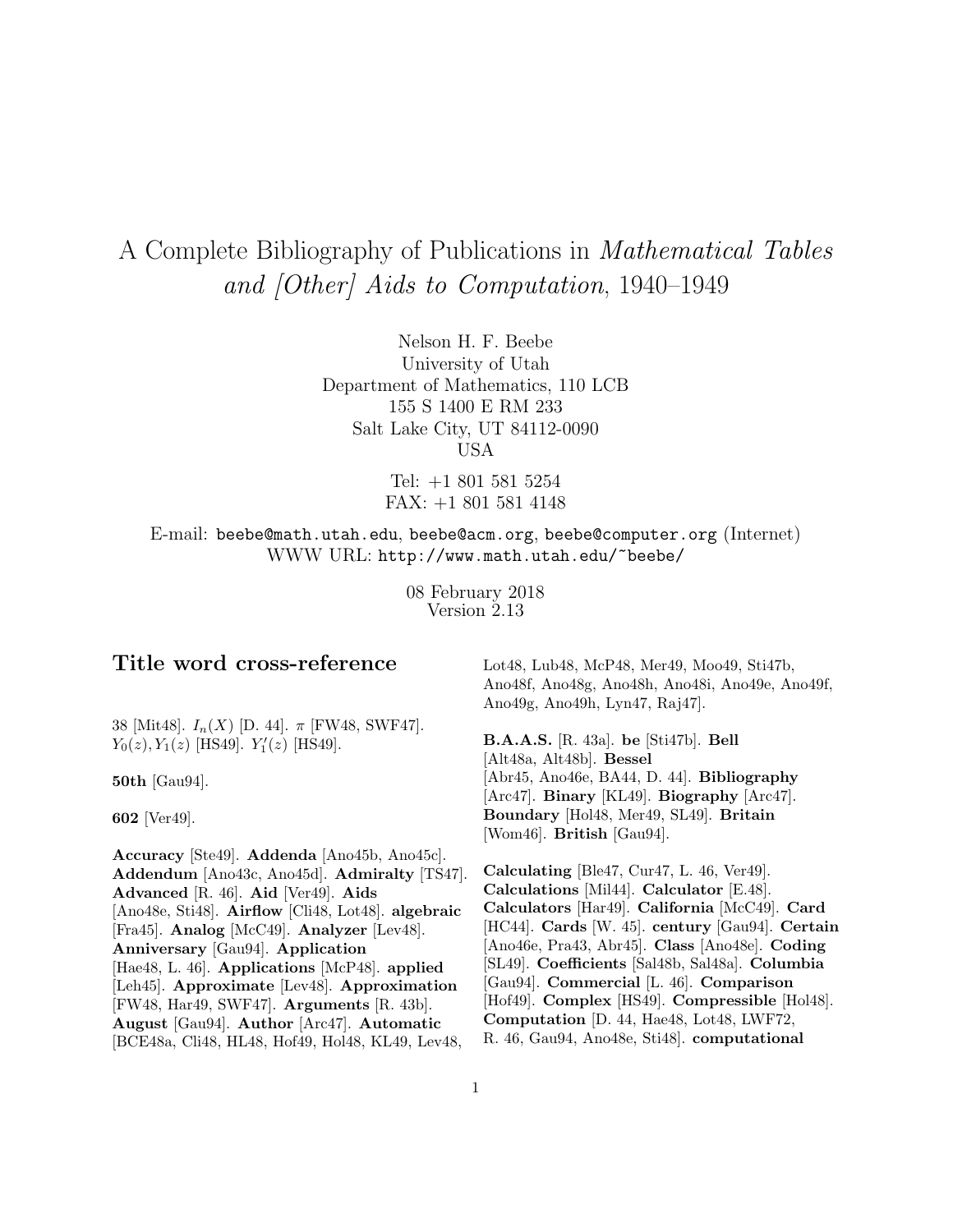[Gau94]. **Computer** [BCE48a, BCE48b, GG46, Gol72, Lyn47, McC49]. **Computers** [Sti47b]. **Computing** [Alt48a, Alt48b, Ano48e, Ano48f, Ano48g, Ano48h, Ano48i, Ano49e, Ano49f, Ano49g, Ano49h, BCE48a, Cli48, HL48, Hof49, Hol48, KL49, L. 46, Lev48, Lot48, Lub48, Lyn47, McP48, Mer49, Moo49, Raj47, Sti47b, TS47, Wom46]. **concerning** [Uhl46]. **Conclusion** [FW48]. **Cone** [Lot48]. **Conference** [R. 46]. **Considerations** [BCE48a]. **Conversion** [KL49]. **Corrigenda** [Ano43c, Ano43a, Ano43b, Ano44a, Ano44b, Ano44c, Ano44d, Ano45a, Ano45b, Ano45d, Ano45c, Ano46a, Ano46b, Ano46c, Ano46d, Ano47a, Ano47b, Ano47c, Ano47d, Ano48a, Ano48b, Ano48c, Ano48d, Ano49a, Ano49b, Ano49c, Ano49d]. **Cubic** [Ble47]. **Cumulative** [LWF72]. **Cylinder** [Lot48].

**Decimal** [KL49, Lub48]. **Decimals** [Mil44]. **Design** [BCE48a, BCE48b]. **Developments** [Ano48f, Ano48g, Ano48h, Ano48i, Ano49e, Ano49f, Ano49g, Ano49h, Raj47]. **Differential** [Lev48, Mer49]. **Digital** [Cur47, Har49]. **Discussions**

[BCE48a, Cli48, HL48, Hof49, Hol48, KL49, Lev48, Lot48, Lub48, McP48, Mer49, Moo49, Sti47b]. **Doppler** [Hof49]. **Double** [FM49]. **Dynamics** [Pra43].

**EDVAC** [KL49]. **Edvard** [Arc47]. **Electric** [McC49, Sti48]. **Electronic** [Hae48, GG46]. **Elliptic** [Fle48]. **Engineer** [Arc47]. **ENIAC** [GG46, Cli48]. **Equation** [Lev48]. **Equations** [Ble47, HL48, Lad48, Mer49, Moo49, Ver49, Fra45]. **Equipment** [Kin49]. **Expressing** [Sal48b, Sal48a].

**Factor** [Bee47]. **Film** [Sti47a]. **Finance** [Ste49]. **finder** [Sti48]. **Finding** [Moo49]. **First** [Sal48b, Sal48a]. **Flow** [Hol48]. **Fluid** [Hol48]. **Form** [KL49]. **Four** [Sal48b]. **Fractional** [Ano46e, Abr45]. **Function** [D. 44]. **Functions** [Ano46e, BA44, Bic45, Fle48, Pra43, R. 43b, Abr45, BM46].

**G** [Arc47]. **General** [BCE48a, Moo49]. **Graeffe** [Leh45]. **Great** [Wom46]. **Guide** [BA44, Fle48].

**half** [Gau94]. **half-century** [Gau94]. **Hermite** [Sal48a]. **High** [McP48]. **High-Speed** [McP48]. **Hilbert** [FM49].

**IBM** [Kin49, E.48]. **II** [Alt48b]. **Index** [LWF72]. **Institute** [McC49]. **integral** [BM46]. **Integrator** [GG46]. **Interpolation** [Ste49]. **Interval** [HC44]. **Inversion** [Che47, Mit48].

**Laboratories** [Alt48a, Alt48b]. **Laminar** [Hol48]. **Laplace** [SL49]. **Large** [Cur47, Har49, McP48, Sti47b]. **Large-Scale** [Har49, McP48]. **Latent** [FM49]. **Layer** [Hol48]. **Legendre** [Sal48b]. **Linear** [Lad48, Mer49, Ste49, Ver49]. **Locations** [Lub48]. **Logical** [BCE48b].

**Machine** [Alt48a, Alt48b, Ble47, Mer49]. **Machinery** [BCE48a, Cli48, Cur47, HL48, Hof49, Hol48, KL49, Lev48, Lot48, Lub48, McP48, Mer49, Moo49, Sti47b, Ano48f, Ano48g, Ano48h, Ano48i, Ano49e, Ano49f, Ano49g, Ano49h, Lyn47, Raj47]. **Machines** [Fra45, Hof49, L. 46, Lub48, McP48]. **Mag.** [R. 44]. **many** [Mil44]. **Mathematical** [R. 43a, R. 44, W. 45, EH47]. **Mathematics** [Gau94, LWF72, Ste49]. **Mathieu** [Bic45, BM46]. **Matrices** [Alt46]. **Matrix** [FM49, Mit48]. **Mechanician** [Arc47]. **Memory** [Hae48]. **Mersenne** [Uhl46]. **Method** [Ble47, Kin49, Lad48, Moo49]. **Multiplication** [Alt46].

**Neumann** [Gol72]. **Non** [R. 43b]. **Non-Sexagesimal** [R. 43b]. **Nonlinear** [HL48]. **Note** [Che47, D. 44]. **Number** [Ble47, Uhl46]. **Numbers** [KL49]. **Numerical** [GG46, Mer49, Mil44].

**Observations** [Hof49]. **Occurring** [Pra43]. **Odd** [Ble47]. **Optimum** [HC44]. **Optimum-Interval** [HC44]. **Order** [Ano46e, Mit48, Abr45, BM46]. **Ordinary** [Mer49]. **Other** [Ano48e, Sti48].

**P.** [Arc47]. **Parabolic** [HL48]. **Partial** [Lev48]. **Pascal** [Gol72]. **Phil.** [R. 44]. **Piecewise** [Har49]. **Places** [Mil44]. **Planned** [Cli48]. **Plotting**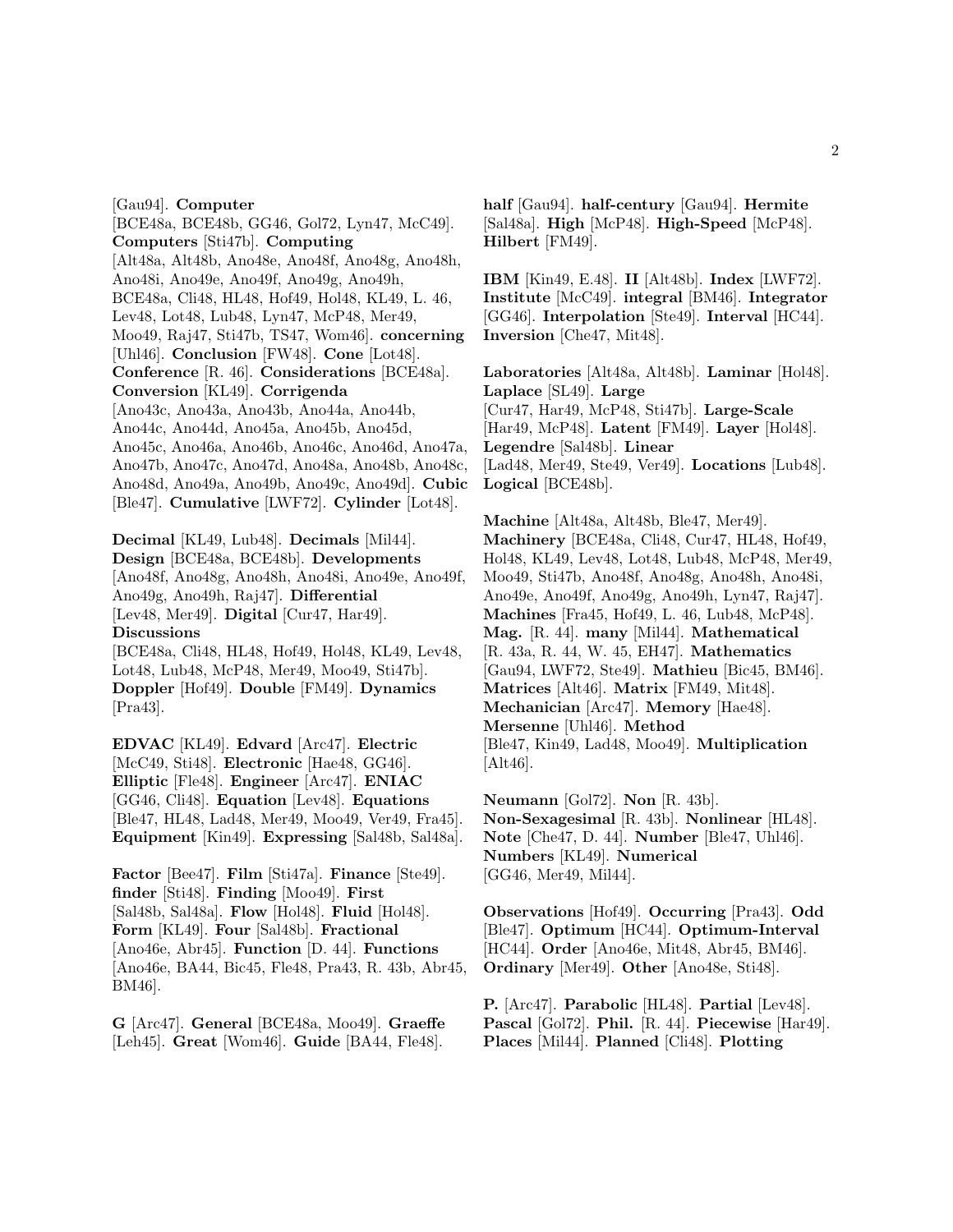[Kin49]. **Pluggable** [E.48]. **Point** [Lub48, Mer49]. **Polynomial** [Har49, Moo49]. **Polynomials** [Sal48b, Sal48a]. **Power** [Che47, Leh45]. **Powers** [Sal48b, Sal48a]. **Principal** [FM49]. **Printing** [EH47]. **Problem** [Cli48, SL49]. **Procedure** [Mer49]. **process** [Leh45]. **Publicist** [Arc47]. **Punch** [Ver49]. **Punched** [HC44, W. 45]. **Punched-Card** [HC44].

**Quadratic** [Ble47].

**Raytheon** [BCE48a, BCE48b]. **Reduction** [Hof49]. **Relay** [E.48]. **Reports** [R. 43a]. **result** [Uhl46]. **Resulting** [FM49]. **Root** [Lad48, Sti48]. **Root-finder** [Sti48]. **Roots** [FM49, Moo49]. **Rule** [Sti47a].

**Scale** [Cur47, Har49, McP48]. **Scarce** [Bee47]. **Scheutz** [Arc47]. **Scientific** [Arc47, L. 46, Wom46]. **Sequence** [E.48]. **Series** [Che47, FM49, Mil44, Leh45]. **Service** [TS47]. **Sexagesimal** [R. 43b]. **Should** [Sti47b]. **Simultaneous** [Lad48, Ver49]. **Slide** [Sti47a]. **Small** [Sti47b]. **Solution** [Ble47, Lev48, Mer49, Ver49]. **Solving** [Lad48, Fra45]. **Speed** [McP48]. **Square** [Lad48]. **Standard** [Kin49]. **Statistical** [McP48]. **Structures** [Pra43]. **Symposium** [Cur47, Gau94].

**Table** [Bee47]. **Tables** [BA44, Fle48, HC44, Pra43, R. 43a, R. 43b, R. 44, Ste49, W. 45, EH47]. **Tabulation** [Bic45, BM46]. **Technical** [Ano48f, Ano48g, Ano48h, Ano48i, Ano49e, Ano49f, Ano49g, Ano49h, Raj47]. **Techniques** [R. 46]. **Technology** [McC49]. **Telephone** [Alt48a, Alt48b]. **Terms** [Sal48b, Sal48a]. **Testing** [Mil44]. **their** [BM46]. **Theorem** [FM49]. **Thirty** [Sal48a]. **Trigonometric** [R. 43b]. **Tube** [Hae48]. **Twenty** [Sal48b]. **Twenty-Four** [Sal48b]. **Two** [Mer49]. **Two-Point** [Mer49].

**UNIVAC** [SL49]. **Used** [Hof49].

**Value** [SL49]. **Values** [Mer49]. **Vancouver** [Gau94]. **Various** [Hof49]. **Volumes** [LWF72]. **Work** [McP48].

**Zeros** [Abr45, Ano46e, HS49]. **Zuse** [Lyn47].

# **References**

### **Abramowitz:1945:ZCB**

[Abr45] Milton Abramowitz. Zeros of certain Bessel functions of fractional order. Mathematical Tables and Other Aids to Computation, 1(9):353–354, January 1945. CODEN MTTCAS. ISSN 0891-6837 (print), 2326- 4853 (electronic).

# **Alt:1946:MM**

[Alt46] Franz L. Alt. Multiplication of matrices. Mathematical Tables and Other Aids to Computation, 2(13):12–13, January 1946. CODEN MTTCAS. ISSN 0891-6837 (print), 2326-4853 (electronic).

# **Alt:1948:BTLa**

[Alt48a] Franz L. Alt. A Bell Telephone Laboratories' computing machine—I. Mathematical Tables and Other Aids to Computation, 3(21):1–13, January 1948. CODEN MTTCAS. ISSN 0891-6837 (print), 2326- 4853 (electronic).

# **Alt:1948:BTLb**

[Alt48b] Franz L. Alt. A Bell Telephone Laboratories' computing machine—II. Mathematical Tables and Other Aids to Computation, 3 (22):69–84, April 1948. CODEN MTTCAS. ISSN 0891-6837 (print), 2326-4853 (electronic).

#### **Anonymous:1943:Cb**

[Ano43a] Anonymous. Corrigenda. Mathematical Tables and Aids to Computation, 1(2):68, April 1943. CODEN MTTCAS. ISSN 0891- 6837 (print), 2326-4853 (electronic).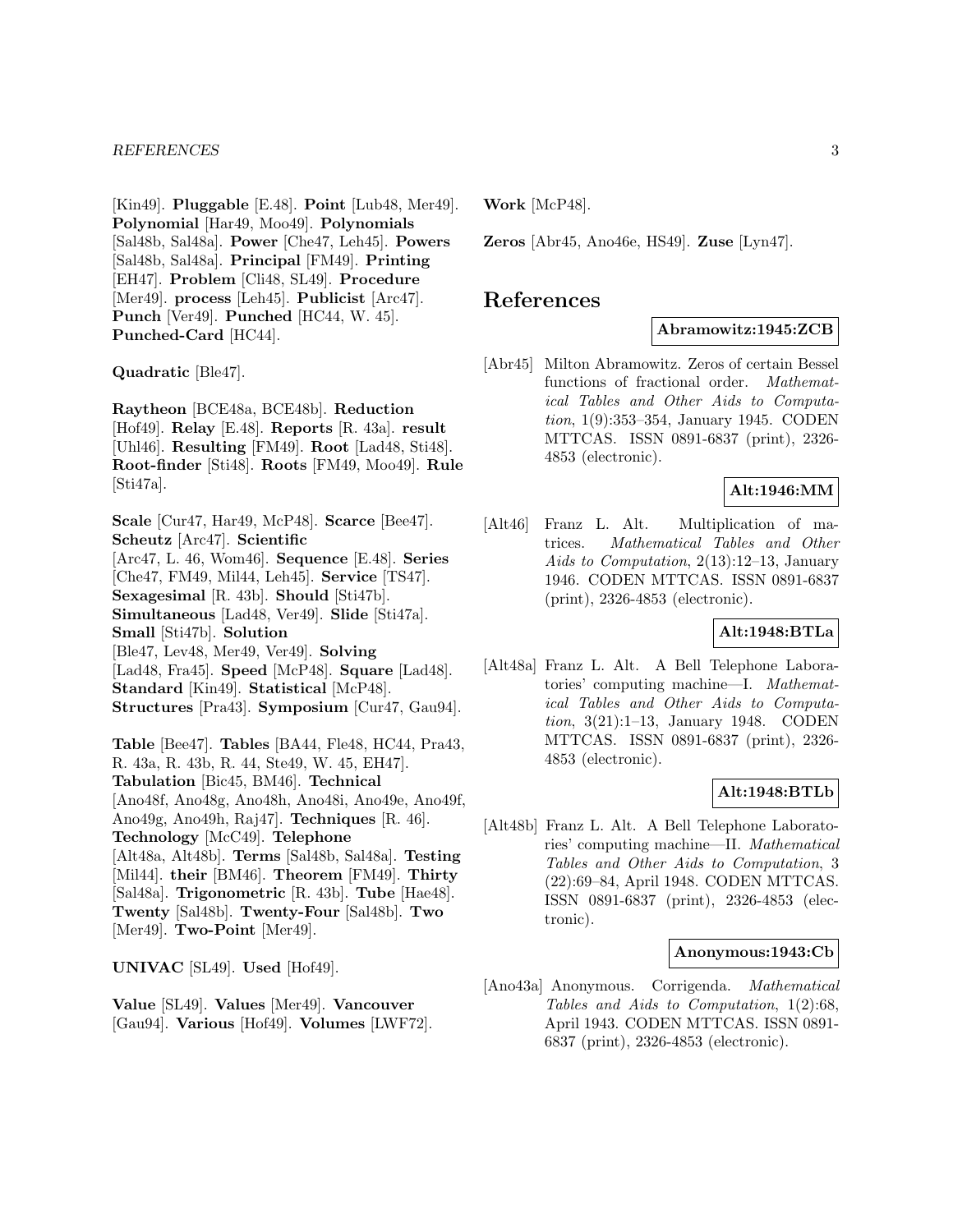#### *REFERENCES* 4

### **Anonymous:1943:Cc**

[Ano43b] Anonymous. Corrigenda. Mathematical Tables and Aids to Computation, 1(3):100, July 1943. CODEN MTTCAS. ISSN 0891- 6837 (print), 2326-4853 (electronic).

#### **Anonymous:1943:CA**

[Ano43c] Anonymous. Corrigenda et addendum. Mathematical Tables and Other Aids to Computation, 1(4):132, October 1943. CO-DEN MTTCAS. ISSN 0891-6837 (print), 2326-4853 (electronic).

#### **Anonymous:1944:Ca**

[Ano44a] Anonymous. Corrigenda. Mathematical Tables and Other Aids to Computation, 1 (5):171, April 1944. CODEN MTTCAS. ISSN 0891-6837 (print), 2326-4853 (electronic).

# **Anonymous:1944:Cb**

[Ano44b] Anonymous. Corrigenda. Mathematical Tables and Other Aids to Computation, 1 (6):204, April 1944. CODEN MTTCAS. ISSN 0891-6837 (print), 2326-4853 (electronic).

#### **Anonymous:1944:Cc**

[Ano44c] Anonymous. Corrigenda. Mathematical Tables and Other Aids to Computation, 1 (7):308, July 1944. CODEN MTTCAS. ISSN 0891-6837 (print), 2326-4853 (electronic).

# **Anonymous:1944:Cd**

[Ano44d] Anonymous. Corrigenda. Mathematical Tables and Other Aids to Computation, 1 (8):336, October 1944. CODEN MTTCAS. ISSN 0891-6837 (print), 2326-4853 (electronic).

#### **Anonymous:1945:C**

[Ano45a] Anonymous. Corrigenda. Mathematical Tables and Other Aids to Computation, 1

(10):408, April 1945. CODEN MTTCAS. ISSN 0891-6837 (print), 2326-4853 (electronic).

# **Anonymous:1945:CAa**

[Ano45b] Anonymous. Corrigenda et addenda. Mathematical Tables and Other Aids to Computation, 1(9):375, January 1945. CO-DEN MTTCAS. ISSN 0891-6837 (print), 2326-4853 (electronic).

#### **Anonymous:1945:CAc**

[Ano45c] Anonymous. Corrigenda et addenda. Mathematical Tables and Other Aids to Computation, 1(12):460, October 1945. CODEN MTTCAS. ISSN 0891-6837 (print), 2326- 4853 (electronic).

# **Anonymous:1945:CAb**

[Ano45d] Anonymous. Corrigenda et addendum. Mathematical Tables and Other Aids to Computation, 1(11):432, July 1945. CO-DEN MTTCAS. ISSN 0891-6837 (print), 2326-4853 (electronic).

# **Anonymous:1946:Ca**

[Ano46a] Anonymous. Corrigenda. Mathematical Tables and Other Aids to Computation, 2(13):63–64, January 1946. CODEN MTTCAS. ISSN 0891-6837 (print), 2326- 4853 (electronic).

### **Anonymous:1946:Cb**

[Ano46b] Anonymous. Corrigenda. Mathematical Tables and Other Aids to Computation, 2 (14):95–96, April 1946. CODEN MTTCAS. ISSN 0891-6837 (print), 2326-4853 (electronic).

#### **Anonymous:1946:Cc**

[Ano46c] Anonymous. Corrigenda. Mathematical Tables and Other Aids to Computation, 2 (15):148, July 1946. CODEN MTTCAS. ISSN 0891-6837 (print), 2326-4853 (electronic).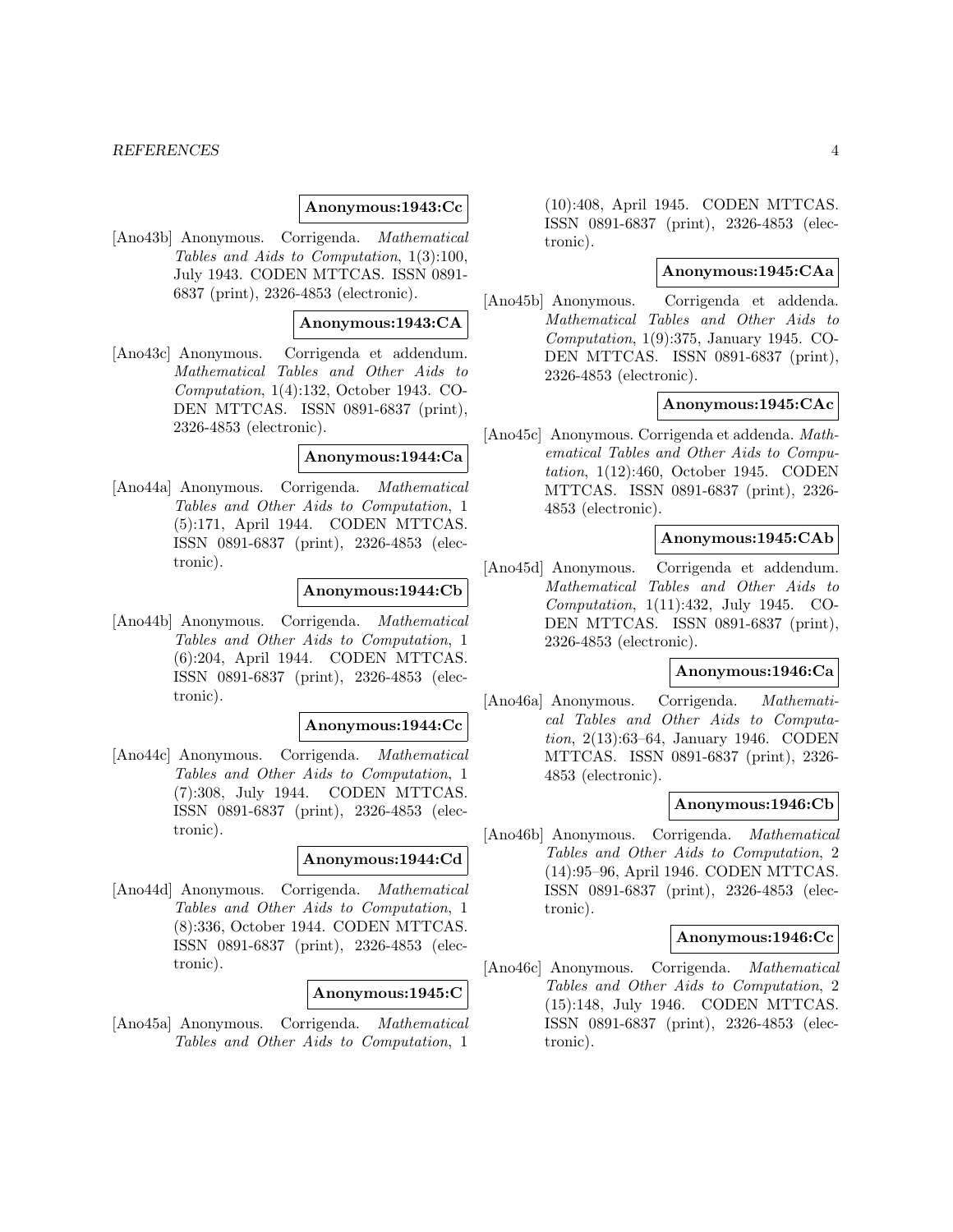#### **Anonymous:1946:Cd**

[Ano46d] Anonymous. Corrigenda. Mathematical Tables and Other Aids to Computation, 2 (16):196, October 1946. CODEN MTTCAS. ISSN 0891-6837 (print), 2326-4853 (electronic).

# **Anonymous:1946:MZC**

[Ano46e] Anonymous. More zeros of certain Bessel functions of fractional order. Mathematical Tables and Other Aids to Computation, 2(15):118–119, July 1946. CODEN MTTCAS. ISSN 0891-6837 (print), 2326- 4853 (electronic).

#### **Anonymous:1947:Ca**

[Ano47a] Anonymous. Corrigenda. Mathematical Tables and Other Aids to Computation, 2 (17):228, January 1947. CODEN MTTCAS. ISSN 0891-6837 (print), 2326-4853 (electronic).

# **Anonymous:1947:Cb**

[Ano47b] Anonymous. Corrigenda. Mathematical Tables and Other Aids to Computation, 2 (18):288, April 1947. CODEN MTTCAS. ISSN 0891-6837 (print), 2326-4853 (electronic).

#### **Anonymous:1947:Cc**

[Ano47c] Anonymous. Corrigenda. Mathematical Tables and Other Aids to Computation, 2 (19):320, July 1947. CODEN MTTCAS. ISSN 0891-6837 (print), 2326-4853 (electronic).

#### **Anonymous:1947:Cd**

[Ano47d] Anonymous. Corrigenda. Mathematical Tables and Other Aids to Computation, 2 (20):375, October 1947. CODEN MTTCAS. ISSN 0891-6837 (print), 2326-4853 (electronic).

#### **Anonymous:1948:Ca**

[Ano48a] Anonymous. Corrigenda. Mathematical Tables and Other Aids to Computation, 3 (21):67, January 1948. CODEN MTTCAS. ISSN 0891-6837 (print), 2326-4853 (electronic).

#### **Anonymous:1948:Cb**

[Ano48b] Anonymous. Corrigenda. Mathematical Tables and Other Aids to Computation, 3 (22):147, April 1948. CODEN MTTCAS. ISSN 0891-6837 (print), 2326-4853 (electronic).

### **Anonymous:1948:Cc**

[Ano48c] Anonymous. Corrigenda. Mathematical Tables and Other Aids to Computation, 3 (23):227, July 1948. CODEN MTTCAS. ISSN 0891-6837 (print), 2326-4853 (electronic).

# **Anonymous:1948:Cd**

[Ano48d] Anonymous. Corrigenda. Mathematical Tables and Other Aids to Computation, 3 (24):332, October 1948. CODEN MTTCAS. ISSN 0891-6837 (print), 2326-4853 (electronic).

#### **Anonymous:1948:NCC**

[Ano48e] Anonymous. A new class of computing aids (in Other Aids to Computation). Mathematical Tables and Other Aids to Computation, 3(23):217–221, July 1948. CODEN MTTCAS. ISSN 0891-6837 (print), 2326- 4853 (electronic).

### **Anonymous:1948:TDAa**

[Ano48f] Anonymous. Technical developments (in Automatic Computing Machinery). Mathematical Tables and Other Aids to Computation, 3(21):44, January 1948. CODEN MTTCAS. ISSN 0891-6837 (print), 2326- 4853 (electronic).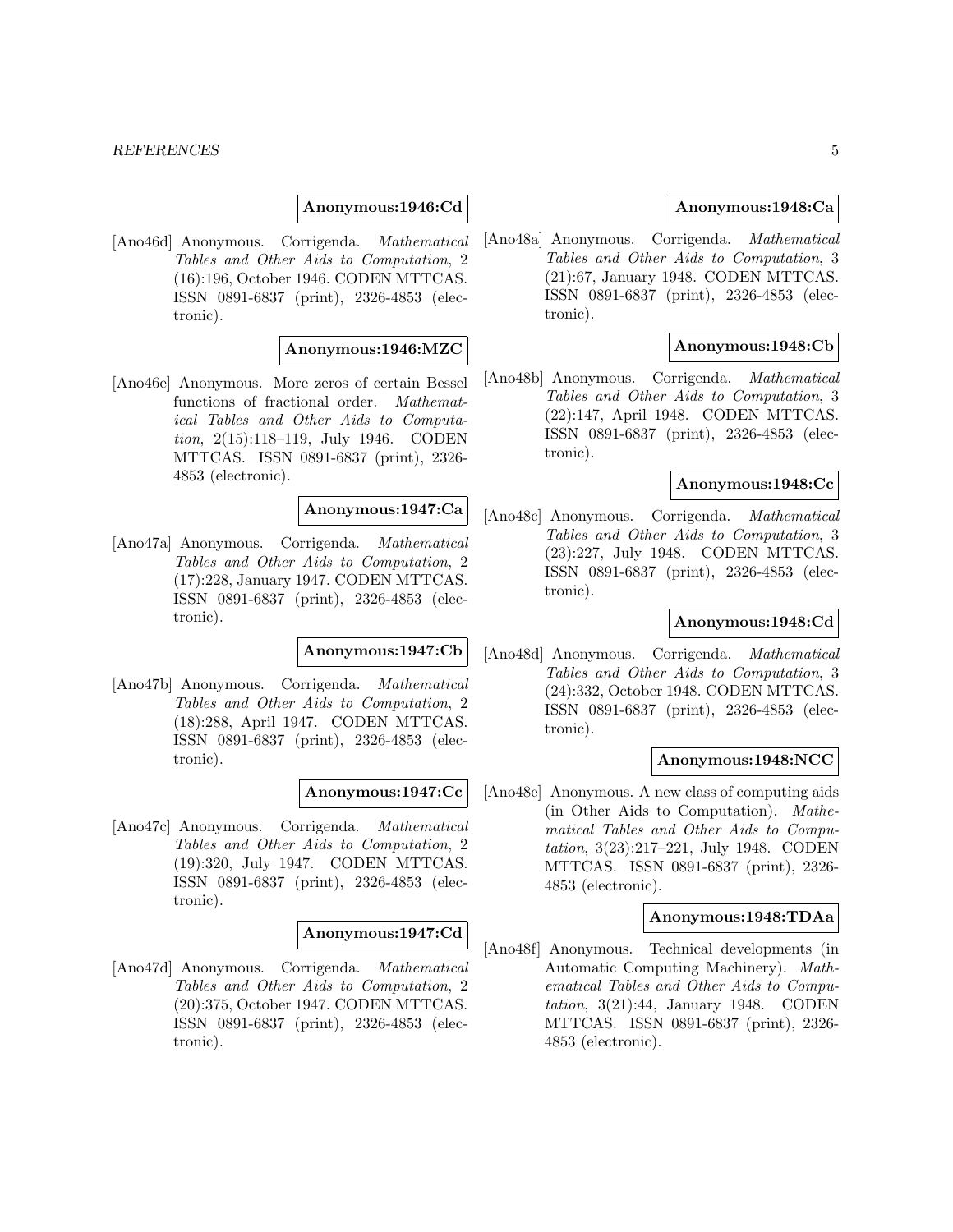#### **Anonymous:1948:TDAb**

[Ano48g] Anonymous. Technical developments (in Automatic Computing Machinery). Mathematical Tables and Other Aids to Computation, 3(22):121, April 1948. CODEN MTTCAS. ISSN 0891-6837 (print), 2326- 4853 (electronic).

# **Anonymous:1948:TDAc**

[Ano48h] Anonymous. Technical developments (in Automatic Computing Machinery). Mathematical Tables and Other Aids to Computation, 3(23):206, July 1948. CODEN MTTCAS. ISSN 0891-6837 (print), 2326- 4853 (electronic).

# **Anonymous:1948:TDAd**

[Ano48i] Anonymous. Technical developments (in Automatic Computing Machinery). Mathematical Tables and Other Aids to Computation, 3(24):317, October 1948. CODEN MTTCAS. ISSN 0891-6837 (print), 2326- 4853 (electronic).

# **Anonymous:1949:Ca**

[Ano49a] Anonymous. Corrigenda. Mathematical Tables and Other Aids to Computation, 3 (25):398, January 1949. CODEN MTTCAS. ISSN 0891-6837 (print), 2326-4853 (electronic).

#### **Anonymous:1949:Cb**

[Ano49b] Anonymous. Corrigenda. Mathematical Tables and Other Aids to Computation, 3 (26):452, April 1949. CODEN MTTCAS. ISSN 0891-6837 (print), 2326-4853 (electronic).

#### **Anonymous:1949:Cc**

[Ano49c] Anonymous. Corrigenda. Mathematical Tables and Other Aids to Computation, 3 (27):499, July 1949. CODEN MTTCAS. ISSN 0891-6837 (print), 2326-4853 (electronic).

# **Anonymous:1949:Cd**

[Ano49d] Anonymous. Corrigenda. Mathematical Tables and Other Aids to Computation, 3 (28):563, October 1949. CODEN MTTCAS. ISSN 0891-6837 (print), 2326-4853 (electronic).

# **Anonymous:1949:TDAa**

[Ano49e] Anonymous. Technical developments (in Automatic Computing Machinery). Mathematical Tables and Other Aids to Computation, 3(25):373, January 1949. CODEN MTTCAS. ISSN 0891-6837 (print), 2326- 4853 (electronic).

# **Anonymous:1949:TDAb**

[Ano49f] Anonymous. Technical developments (in Automatic Computing Machinery). Mathematical Tables and Other Aids to Computation, 3(26):426, April 1949. CODEN MTTCAS. ISSN 0891-6837 (print), 2326- 4853 (electronic).

### **Anonymous:1949:TDAc**

[Ano49g] Anonymous. Technical developments (in Automatic Computing Machinery). Mathematical Tables and Other Aids to Computation, 3(27):486, July 1949. CODEN MTTCAS. ISSN 0891-6837 (print), 2326- 4853 (electronic).

### **Anonymous:1949:TDAd**

[Ano49h] Anonymous. Technical developments (in Automatic Computing Machinery). Mathematical Tables and Other Aids to Computation, 3(28):532, October 1949. CODEN MTTCAS. ISSN 0891-6837 (print), 2326- 4853 (electronic).

# **Archibald:1947:PGS**

[Arc47] Raymond C. Archibald. P. G. Scheutz, publicist, author, scientific mechanician, and Edvard Scheutz, engineer—biography and bibliography. Mathematical Tables and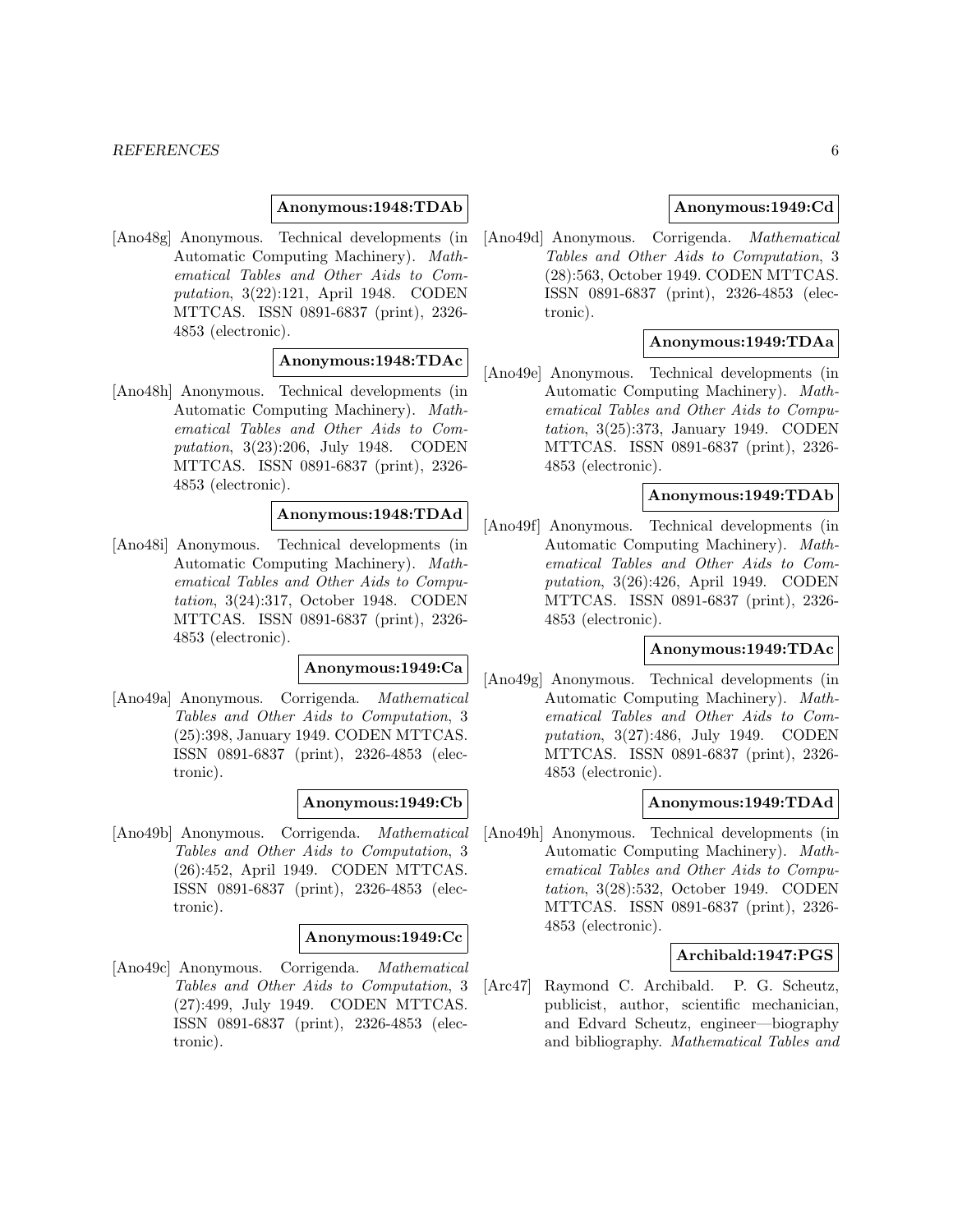Other Aids to Computation, 2(18):238–245, April 1947. CODEN MTTCAS. ISSN 0891- 6837 (print), 2326-4853 (electronic). Original journal has only 'R. C. A.' as author: Goldstine [Gol72, page 16–17] confirms that the author of this paper is Raymond C. Archibald.

#### **Bateman:1944:GTB**

[BA44] Harry Bateman and Raymond Clare Archibald. A guide to tables of Bessel functions. Mathematical Tables and Other Aids to Computation, 1(7):205–308, July 1944. CODEN MTTCAS. ISSN 0891-6837 (print), 2326-4853 (electronic).

# **Bloch:1948:GDC**

[BCE48a] R. M. Bloch, R. V. D. Campbell, and M. Ellis. General design considerations for the Raytheon computer (in automatic computing machinery; discussions). Mathematical Tables and Other Aids to Computation, 3(24):317–323, October 1948. CODEN MTTCAS. ISSN 0891-6837 (print), 2326- 4853 (electronic).

# **Bloch:1948:LDR**

[BCE48b] R. M. Bloch, R. V. D. Campbell, and M. Ellis. The logical design of the Raytheon computer. Mathematical Tables and Other Aids to Computation, 3(24):286–295, October 1948. CODEN MTTCAS. ISSN 0891- 6837 (print), 2326-4853 (electronic).

# **Beeger:1947:SFT**

[Bee47] N. G. W. H. Beeger. On a scarce factor table. Mathematical Tables and Other Aids to Computation, 2(20):326–330, October 1947. CODEN MTTCAS. ISSN 0891- 6837 (print), 2326-4853 (electronic).

# **Bickley:1945:TMF**

[Bic45] W. G. Bickley. The tabulation of Mathieu functions. Mathematical Tables and Other Aids to Computation, 1(11):409–419, July

1945. CODEN MTTCAS. ISSN 0891-6837 (print), 2326-4853 (electronic).

# **Bleick:1947:CMS**

[Ble47] W. E. Bleick. Calculating machine solution of quadratic and cubic equations by the odd number method. Mathematical Tables and Other Aids to Computation, 2(20):321–324, October 1947. CODEN MTTCAS. ISSN 0891-6837 (print), 2326-4853 (electronic).

# **Bickley:1946:MFI**

[BM46] W. G. Bickley and N. W. McLachlan. Mathieu functions of integral order and their tabulation. Mathematical Tables and Other Aids to Computation, 2(13):1–11, January 1946. CODEN MTTCAS. ISSN 0891-6837 (print), 2326-4853 (electronic).

# **Chernoff:1947:NIP**

[Che47] H. Chernoff. A note on the inversion of power series. Mathematical Tables and Other Aids to Computation, 2(20):331–335, October 1947. CODEN MTTCAS. ISSN 0891-6837 (print), 2326-4853 (electronic).

# **Clippinger:1948:APP**

[Cli48] R. E. Clippinger. Airflow problem planned for the ENIAC (in automatic computing machinery; discussions). Mathematical Tables and Other Aids to Computation, 3(23): 206–207, July 1948. CODEN MTTCAS. ISSN 0891-6837 (print), 2326-4853 (electronic).

# **Curtiss:1947:SLS**

[Cur47] J. H. Curtiss. A symposium of large scale digital calculating machinery. Mathematical Tables and Other Aids to Computation, 2(18):229–238, April 1947. CODEN MTTCAS. ISSN 0891-6837 (print), 2326- 4853 (electronic).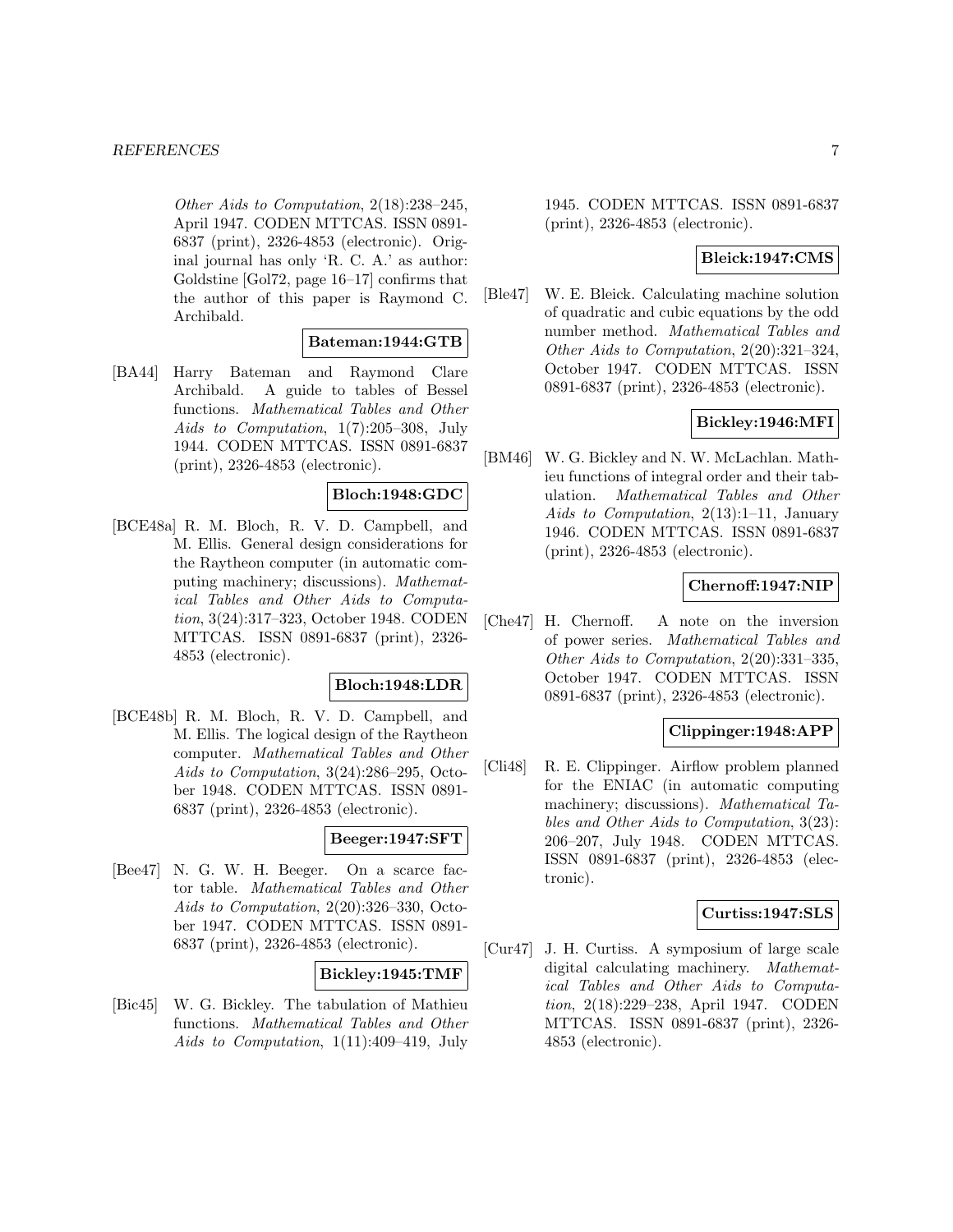# **DHL:1944:NCB**

[D. 44] D. H. L. Note on the computation of the Bessel function  $I_n(X)$ . Mathematical Tables and Other Aids to Computation, 1(5):133– 135, April 1944. CODEN MTTCAS. ISSN 0891-6837 (print), 2326-4853 (electronic). Original journal has only 'D. H. L.' as author: probably D. H. Lehmer.

# **WJE:1948:IPS**

[E.48] W. J. E. The IBM pluggable sequence relay calculator. Mathematical Tables and Other Aids to Computation, 3(23):149–161, July 1948. CODEN MTTCAS. ISSN 0891- 6837 (print), 2326-4853 (electronic). Original journal has only 'W. J. E.' as author.

# **WJE:1947:PMT**

[EH47] W. J. E. and Ralph F. Haupt. The printing of mathematical tables. Mathematical Tables and Other Aids to Computation, 2(17): 197–202, January 1947. CODEN MTTCAS. ISSN 0891-6837 (print), 2326-4853 (electronic). Original journal has only 'W. J. E.' as first author.

#### **Fletcher:1948:GTE**

[Fle48] Alan Fletcher. Guide to tables of elliptic functions. Mathematical Tables and Other Aids to Computation, 3(24):229–281, October 1948. CODEN MTTCAS. ISSN 0891- 6837 (print), 2326-4853 (electronic).

# **Fairthorne:1949:HDS**

[FM49] R. A. Fairthorne and J. C. P. Miller. Hilbert's double series theorem and principal latent roots of the resulting matrix. Mathematical Tables and Other Aids to Computation, 3(26):399–400, April 1949. CODEN MTTCAS. ISSN 0891-6837 (print), 2326-4853 (electronic).

#### **Frame:1945:MSA**

[Fra45] J. S. Frame. Machines for solving algebraic equations. Mathematical Tables and

Other Aids to Computation, 1(9):337–353, January 1945. CODEN MTTCAS. ISSN 0891-6837 (print), 2326-4853 (electronic).

### **Ferguson:1948:NAC**

[FW48] D. F. Ferguson and John W. Wrench, Jr. A new approximation to  $\pi$  (conclusion). Mathematical Tables and Other Aids to Computation, 3(21):18–19, January 1948. CODEN MTTCAS. ISSN 0891-6837 (print), 2326- 4853 (electronic). URL http://www.jstor. org/stable/2002657.

# **Gautschi:1994:MCH**

[Gau94] Walter Gautschi, editor. Mathematics of computation, 1943–1993: a half-century of computational mathematics: Mathematics of Computation 50th Anniversary Symposium, August 9–13, 1993, Vancouver, British Columbia, volume 48 of Proceedings of Symposia in Applied Mathematics. American Mathematical Society, Providence, RI, USA, 1994. ISBN 0-8218-0291-7, 0-8218- 0353-0 (pt. 1), 0-8218-0354-9 (pt. 2). ISSN 0160-7634. LCCN QA1 .A56 v.48 1994. See also SIAM Review, Sep 1995, v37, n3, p. 483.

# **Goldstine:1946:ENI**

[GG46] H. H. Goldstine and Adele Goldstine. The Electronic Numerical Integrator and Computer (ENIAC). Mathematical Tables and Other Aids to Computation, 2(15):97–110, July 1946. CODEN MTTCAS. ISSN 0891- 6837 (print), 2326-4853 (electronic).

# **Goldstine:1972:CPN**

[Gol72] Herman Heine Goldstine. The Computer: From Pascal to von Neumann. Princeton University Press, Princeton, NJ, USA, 1972. ISBN 0-691-02367-0 (paperback), 0-691-08104-2. xii + 378 pp. LCCN TK7885.A5 G64 1993. URL http://www. jstor.org/stable/j.ctt7rvp0. Second printing, 1973. Paperback edition 1980.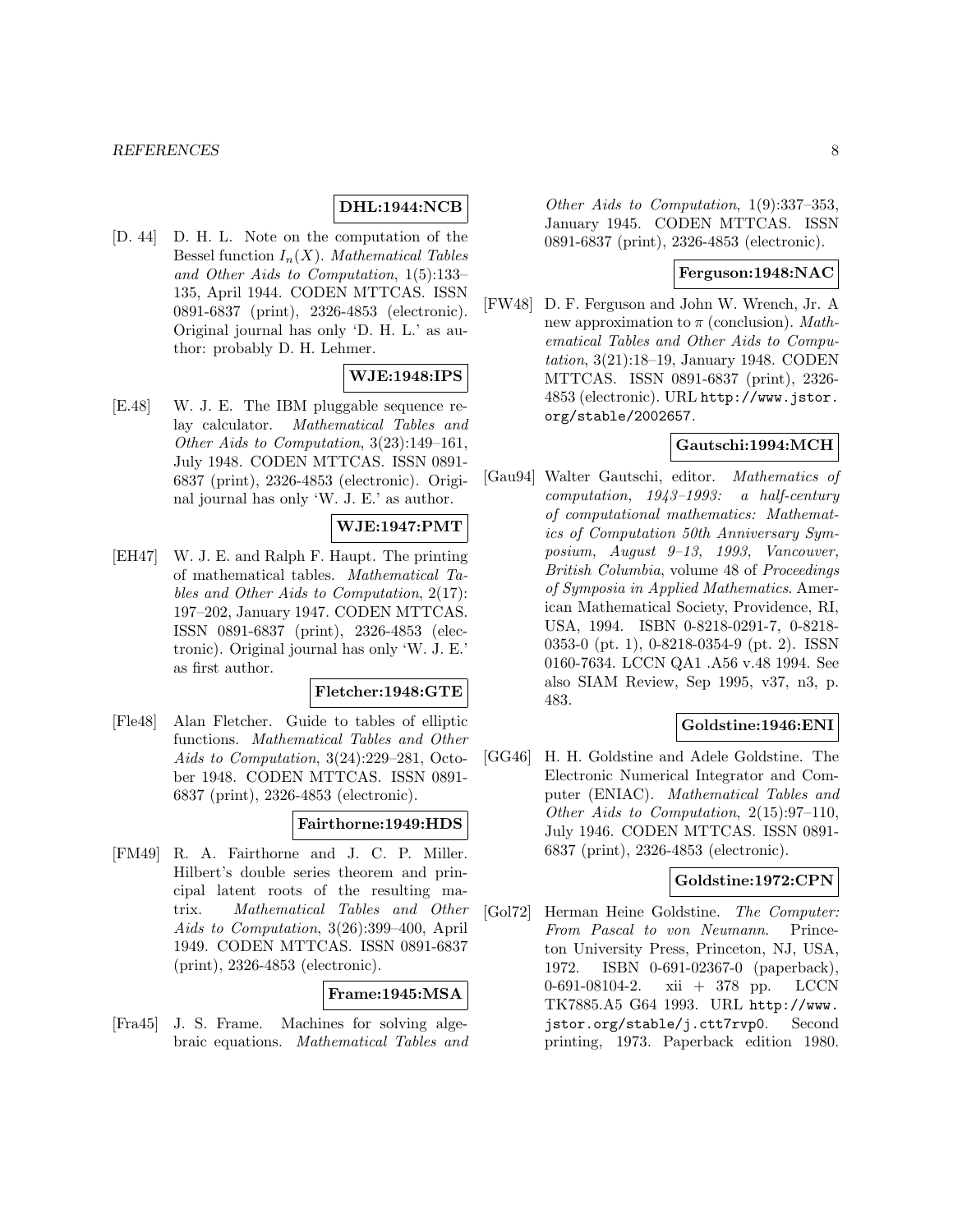Fifth printing, 1993 with new preface. Reprint 2000 by Books on Demand, Ann Arbor, MI, USA.

# **Haeff:1948:MTA**

[Hae48] Andrew V. Haeff. The memory tube and its application to electronic computation. Mathematical Tables and Other Aids to Computation, 3(24):281–286, October 1948. CODEN MTTCAS. ISSN 0891- 6837 (print), 2326-4853 (electronic).

# **Harrison:1949:PPA**

[Har49] Joseph O. Harrison, Jr. Piecewise polynomial approximation for large-scale digital calculators. Mathematical Tables and Other Aids to Computation, 3(26):400–407, April 1949. CODEN MTTCAS. ISSN 0891-6837 (print), 2326-4853 (electronic).

# **Herget:1944:OIP**

[HC44] Paul Herget and G. M. Clemence. Optimum-interval punched-card tables. Mathematical Tables and Other Aids to Computation, 1(6):173–176, April 1944. CODEN MTTCAS. ISSN 0891-6837 (print), 2326-4853 (electronic).

# **Hicks:1948:NPE**

[HL48] Bruce L. Hicks and H. G. Landau. Nonlinear parabolic equations (in automatic computing machinery; discussions). Mathematical Tables and Other Aids to Computation, 3(23):207–208, July 1948. CODEN MTTCAS. ISSN 0891-6837 (print), 2326- 4853 (electronic).

# **Hoffleit:1949:CVC**

[Hof49] Dorrit Hoffleit. A comparison of various computing machines used in the reduction of Doppler observations (in automatic computing machinery; discussions). Mathematical Tables and Other Aids to Computation, 3(25):373–377, January 1949. CODEN

MTTCAS. ISSN 0891-6837 (print), 2326- 4853 (electronic).

### **Holberton:1948:LBL**

[Hol48] John V. Holberton. Laminar boundary layer flow in a compressible fluid (in automatic computing machinery; discussions). Mathematical Tables and Other Aids to Computation, 3(23):208, July 1948. CODEN MTTCAS. ISSN 0891-6837 (print), 2326- 4853 (electronic).

# **Hillman:1949:CZ**

[HS49] Abraham Hillman and Iva Sherman. Complex zeros of  $Y_0(z)$ ,  $Y_1(z)$ , and  $Y'_1(z)$ . Mathematical Tables and Other Aids to Computation, 3(25):351–352, January 1949. CO-DEN MTTCAS. ISSN 0891-6837 (print), 2326-4853 (electronic).

# **King:1949:MPS**

[Kin49] Gilbert W. King. A method of plotting on standard IBM equipment. Mathematical Tables and Other Aids to Computation, 3(25):352–355, January 1949. CODEN MTTCAS. ISSN 0891-6837 (print), 2326- 4853 (electronic).

# **Koons:1949:CND**

[KL49] Florence Koons and Samuel Lubkin. Conversion of numbers from decimal to binary form in the EDVAC (in automatic computing machinery; discussions). Mathematical Tables and Other Aids to Computation, 3(26):427–431, April 1949. CODEN MTTCAS. ISSN 0891-6837 (print), 2326- 4853 (electronic).

# **LJC:1946:ACC**

[L. 46] L. J. C. The application of commercial calculating machines to scientific computing. Mathematical Tables and Other Aids to Computation, 2(16):149–159, October 1946. CODEN MTTCAS. ISSN 0891- 6837 (print), 2326-4853 (electronic). Orig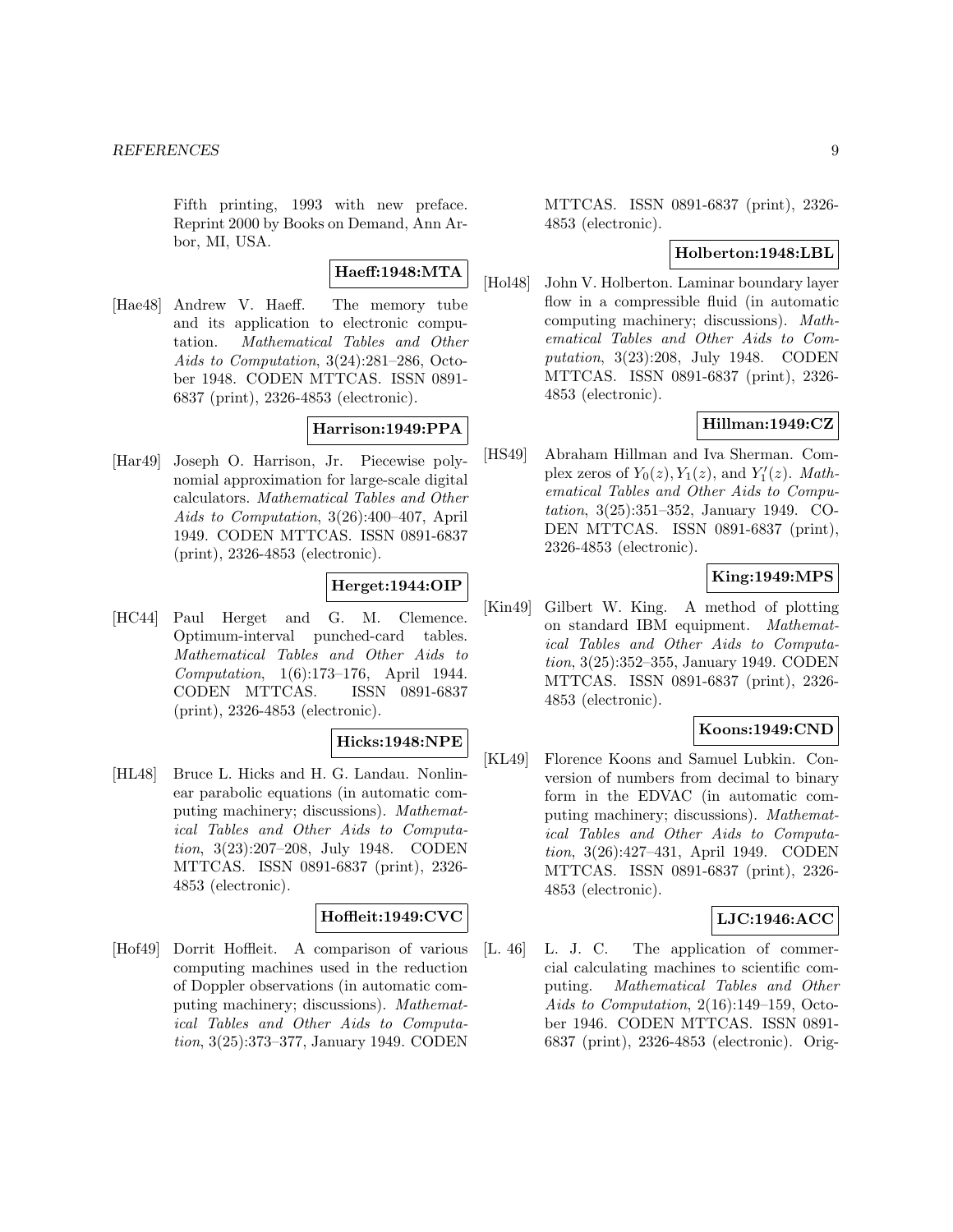inal journal has only 'L. J. C.' as author; possibly L. J. Comrie.

#### **Laderman:1948:SRM**

[Lad48] Jack Laderman. The square root method for solving simultaneous linear equations. Mathematical Tables and Other Aids to Computation, 3(21):13–16, January 1948. CODEN MTTCAS. ISSN 0891-6837 (print), 2326-4853 (electronic).

#### **Lehmer:1945:GPA**

[Leh45] D. H. Lehmer. The Graeffe process as applied to power series. Mathematical Tables and Other Aids to Computation, 1(10):377– 383, April 1945. CODEN MTTCAS. ISSN 0891-6837 (print), 2326-4853 (electronic).

# **Levin:1948:ASP**

[Lev48] Joseph H. Levin. On the approximate solution of a partial differential equation on the differential analyzer (in automatic computing machinery; discussions). Mathematical Tables and Other Aids to Computation, 3(23):208–209, July 1948. CODEN MTTCAS. ISSN 0891-6837 (print), 2326- 4853 (electronic).

# **Lotkin:1948:CAA**

[Lot48] M. Lotkin. Computation of the airflow about a cone cylinder (in automatic computing machinery; discussions). Mathematical Tables and Other Aids to Computation, 3(23):209–210, July 1948. CODEN MTTCAS. ISSN 0891-6837 (print), 2326- 4853 (electronic).

# **Lubkin:1948:DPL**

[Lub48] Samuel Lubkin. Decimal point locations in computing machines (in automatic computing machinery; discussions). Mathematical Tables and Other Aids to Computation, 3(21):44–50, January 1948. CODEN MTTCAS. ISSN 0891-6837 (print), 2326- 4853 (electronic).

# **Luke:1972:CIM**

[LWF72] Yudell L. Luke, Jet Wimp, and Wyman Fair, editors. Cumulative Index to Mathematics of Computation, Volumes 1–24 (1943–1969). American Mathematical Society, Providence, RI, USA, 1972. xvii + 461 pp.

# **Lyndon:1947:ZCA**

[Lyn47] Roger C. Lyndon. The Zuse computer (in Automatic Computing Machinery). Mathematical Tables and Other Aids to Computation, 2(20):354–359, October 1947. CO-DEN MTTCAS. ISSN 0891-6837 (print), 2326-4853 (electronic). URL http://www. jstor.org/stable/2002238.

# **McCann:1949:CIT**

[McC49] G. D. McCann. The California Institute of Technology electric analog computer. Mathematical Tables and Other Aids to Computation, 3(28):501–513, October 1949. CO-DEN MTTCAS. ISSN 0891-6837 (print), 2326-4853 (electronic).

# **McPherson:1948:ALS**

[McP48] J. L. McPherson. Applications of large-scale high-speed computing machines to statistical work (in automatic computing machinery; discussions). Mathematical Tables and Other Aids to Computation, 3(22):121–126, April 1948. CODEN MTTCAS. ISSN 0891- 6837 (print), 2326-4853 (electronic).

### **Meriam:1949:PMN**

[Mer49] J. L. Meriam. Procedure for the machine or numerical solution of ordinary linear differential equations for two-point linear boundary values (in automatic computing machinery; discussions). Mathematical Tables and Other Aids to Computation, 3(28):532–539, October 1949. CODEN MTTCAS. ISSN 0891-6837 (print), 2326-4853 (electronic).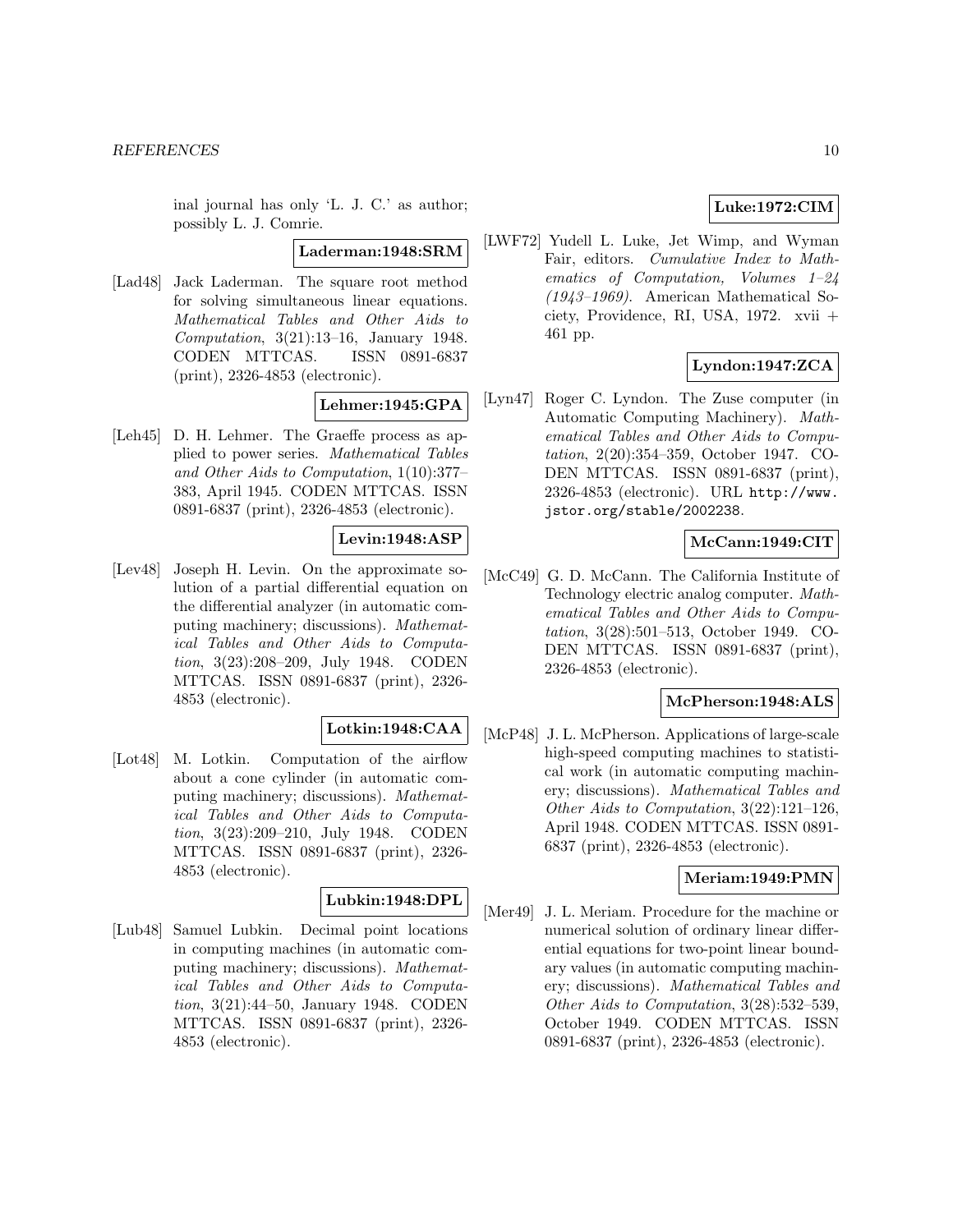# **Miller:1944:NTS**

[Mil44] James Charles Percy Miller. Numerical testing of series by calculations to many places of decimals. Mathematical Tables and Other Aids to Computation, 1(8):309–312, October 1944. CODEN MTTCAS. ISSN 0891- 6837 (print), 2326-4853 (electronic).

# **Mitchell:1948:IMO**

[Mit48] Herbert F. Mitchell, Jr. Inversion of a matrix of order 38. Mathematical Tables and Other Aids to Computation, 3(23):161–166, July 1948. CODEN MTTCAS. ISSN 0891- 6837 (print), 2326-4853 (electronic).

# **Moore:1949:NGM**

[Moo49] Edward F. Moore. A new general method for finding roots of polynomial equations (in automatic computing machinery; discussions). Mathematical Tables and Other Aids to Computation, 3(27):486–488, July 1949. CODEN MTTCAS. ISSN 0891-6837 (print), 2326-4853 (electronic).

# **Prager:1943:TCF**

[Pra43] W. Prager. Tables of certain functions occurring in dynamics of structures. Mathematical Tables and Other Aids to Computation, 1(4):101–103, October 1943. CODEN MTTCAS. ISSN 0891-6837 (print), 2326- 4853 (electronic).

### **RCA:1943:MTR**

[R. 43a] R. C. A. Mathematical tables in reports of the B.A.A.S. Mathematical Tables and Aids to Computation, 1(3):69–75, July 1943. CO-DEN MTTCAS. ISSN 0891-6837 (print), 2326-4853 (electronic). Original journal has only 'R. C. A.' as author: possibly R. C. Archibald.

#### **RCA:1943:TTF**

[R. 43b] R. C. A. Tables of trigonometric functions in non-sexagesimal arguments. Mathematical

Tables and Aids to Computation, 1(2):33– 44, April 1943. CODEN MTTCAS. ISSN 0891-6837 (print), 2326-4853 (electronic). Original journal has only 'R. C. A.' as author: possibly R. C. Archibald.

# **RCA:1944:MTP**

[R. 44] R. C. A. Mathematical tables in Phil. Mag. Mathematical Tables and Other Aids to Computation, 1(5):135–141, April 1944. CODEN MTTCAS. ISSN 0891- 6837 (print), 2326-4853 (electronic). Original journal has only 'R. C. A.' as author: possibly R. C. Archibald.

# **RCA:1946:CAC**

[R. 46] R. C. A. Conference on advanced computation techniques. Mathematical Tables and Other Aids to Computation, 2(14):65–68, April 1946. CODEN MTTCAS. ISSN 0891- 6837 (print), 2326-4853 (electronic). Original journal has only 'R. C. A.' as author: possibly R. C. Archibald.

# **Rajchman:1947:TDA**

[Raj47] Jan A. Rajchman. Technical developments (in Automatic Computing Machinery). Mathematical Tables and Other Aids to Computation, 2(20):359–361, October 1947. CODEN MTTCAS. ISSN 0891-6837 (print), 2326-4853 (electronic).

### **Salzer:1948:CEFb**

[Sal48a] Herbert E. Salzer. Coefficients for expressing the first thirty powers in terms of the Hermite polynomials. Mathematical Tables and Other Aids to Computation, 3(23):167– 169, July 1948. CODEN MTTCAS. ISSN 0891-6837 (print), 2326-4853 (electronic).

### **Salzer:1948:CEFa**

[Sal48b] Herbert E. Salzer. Coefficients for expressing the first twenty-four powers in terms of the Legendre polynomials. Mathematical Tables and Other Aids to Computa-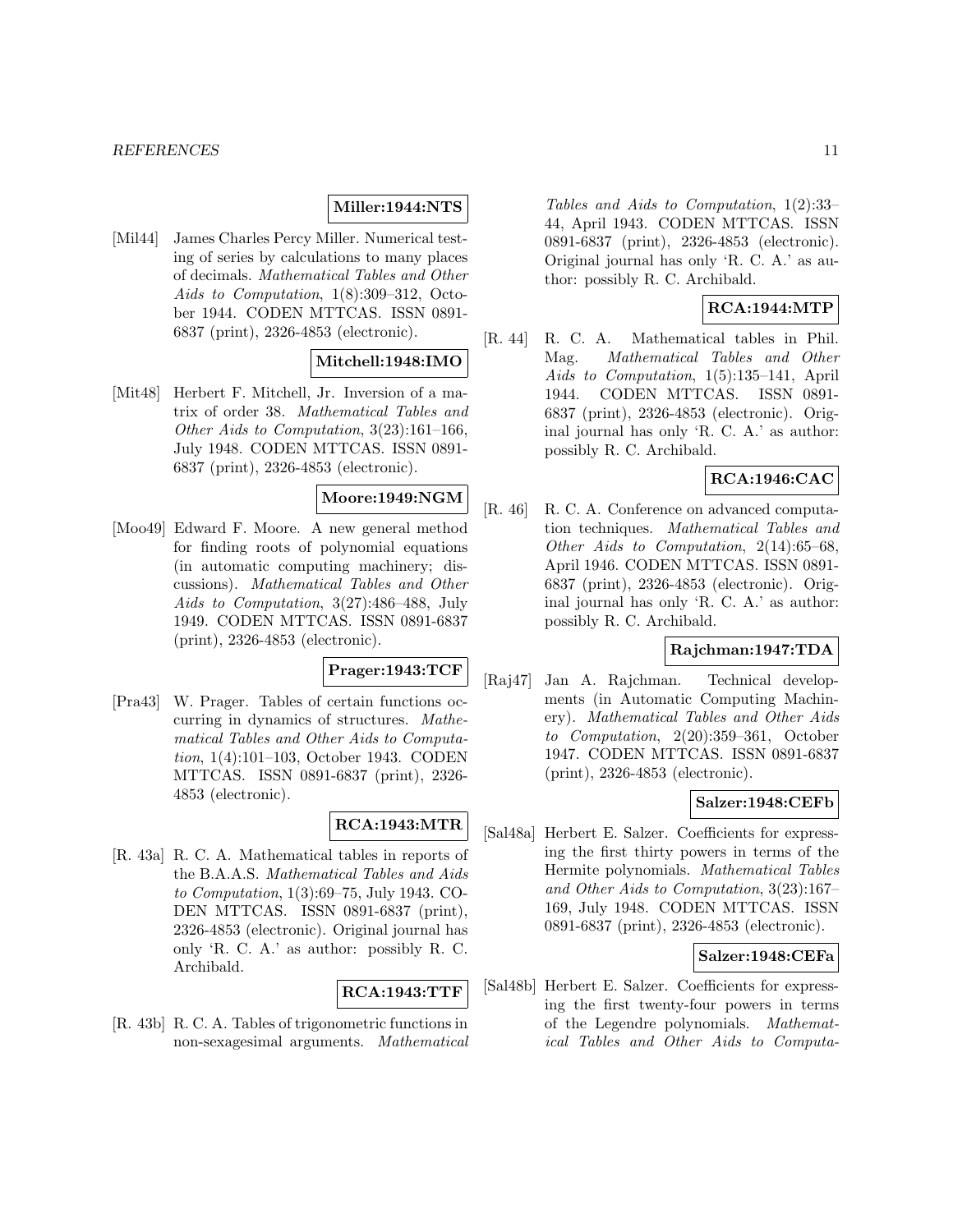tion, 3(21):16–18, January 1948. CODEN MTTCAS. ISSN 0891-6837 (print), 2326- 4853 (electronic).

# **Snyder:1949:CLB**

[SL49] Frances E. Snyder and Hubert M. Livingston. Coding of a Laplace boundary value problem for the UNIVAC. Mathematical Tables and Other Aids to Computation, 3(25):341–350, January 1949. CO-DEN MTTCAS. ISSN 0891-6837 (print), 2326-4853 (electronic).

# **Stelson:1949:ALI**

[Ste49] Hugh E. Stelson. The accuracy of linear interpolation in tables of the mathematics of finance. Mathematical Tables and Other Aids to Computation, 3(26):408–412, April 1949. CODEN MTTCAS. ISSN 0891-6837 (print), 2326-4853 (electronic).

#### **Stibitz:1947:FSR**

[Sti47a] G. R. Stibitz. Film slide rule. Mathematical Tables and Other Aids to Computation, 2(20):325, October 1947. CODEN MTTCAS. ISSN 0891-6837 (print), 2326- 4853 (electronic).

# **Stibitz:1947:SAC**

[Sti47b] G. R. Stibitz. Should automatic computers be large or small? (in automatic computing machinery; discussions). Mathematical Tables and Other Aids to Computation, 2(20):362–364, October 1947. CODEN MTTCAS. ISSN 0891-6837 (print), 2326- 4853 (electronic).

# **Stibitz:1948:ERF**

[Sti48] G. R. Stibitz. Electric root-finder (in Other Aids to Computation). Mathematical Tables and Other Aids to Computation, 3(24): 328–329, October 1948. CODEN MTTCAS. ISSN 0891-6837 (print), 2326-4853 (electronic).

# **Smith:1947:NA**

[SWF47] L. B. Smith, J. W. Wrench, and D. F. Ferguson. A new approximation to  $\pi$ . Mathematical Tables and Other Aids to Computation, 2(18):245–248, April 1947. CODEN MTTCAS. ISSN 0891-6837 (print), 2326- 4853 (electronic). URL http://www.jstor. org/stable/2002296.

# **Todd:1947:ACS**

[TS47] John Todd and D. H. Sadler. Admiralty computing service. Mathematical Tables and Other Aids to Computation, 2(19):289–297, July 1947. CODEN MTTCAS. ISSN 0891- 6837 (print), 2326-4853 (electronic).

### **Uhler:1946:NRC**

[Uhl46] Horace S. Uhler. A new result concerning a Mersenne number. Mathematical Tables and Other Aids to Computation, 2(14):94, April 1946. CODEN MTTCAS. ISSN 0891-6837 (print), 2326-4853 (electronic).

# **Verzuh:1949:SSL**

[Ver49] Frank M. Verzuh. The solution of simultaneous linear equations with the aid of the 602 Calculating Punch. Mathematical Tables and Other Aids to Computation, 3(27):453– 462, July 1949. CODEN MTTCAS. ISSN 0891-6837 (print), 2326-4853 (electronic).

# **WJE:1945:MTP**

[W. 45] W. J. E. Mathematical tables on punched cards. Mathematical Tables and Other Aids to Computation, 1(12):433-436, October 1945. CODEN MTTCAS. ISSN 0891- 6837 (print), 2326-4853 (electronic). Original journal has only 'W. J. E.' as author.

#### **Womersley:1946:SCG**

[Wom46] J. R. Womersley. Scientific computing in great britain. Mathematical Tables and Other Aids to Computation, 2(15):110–117,